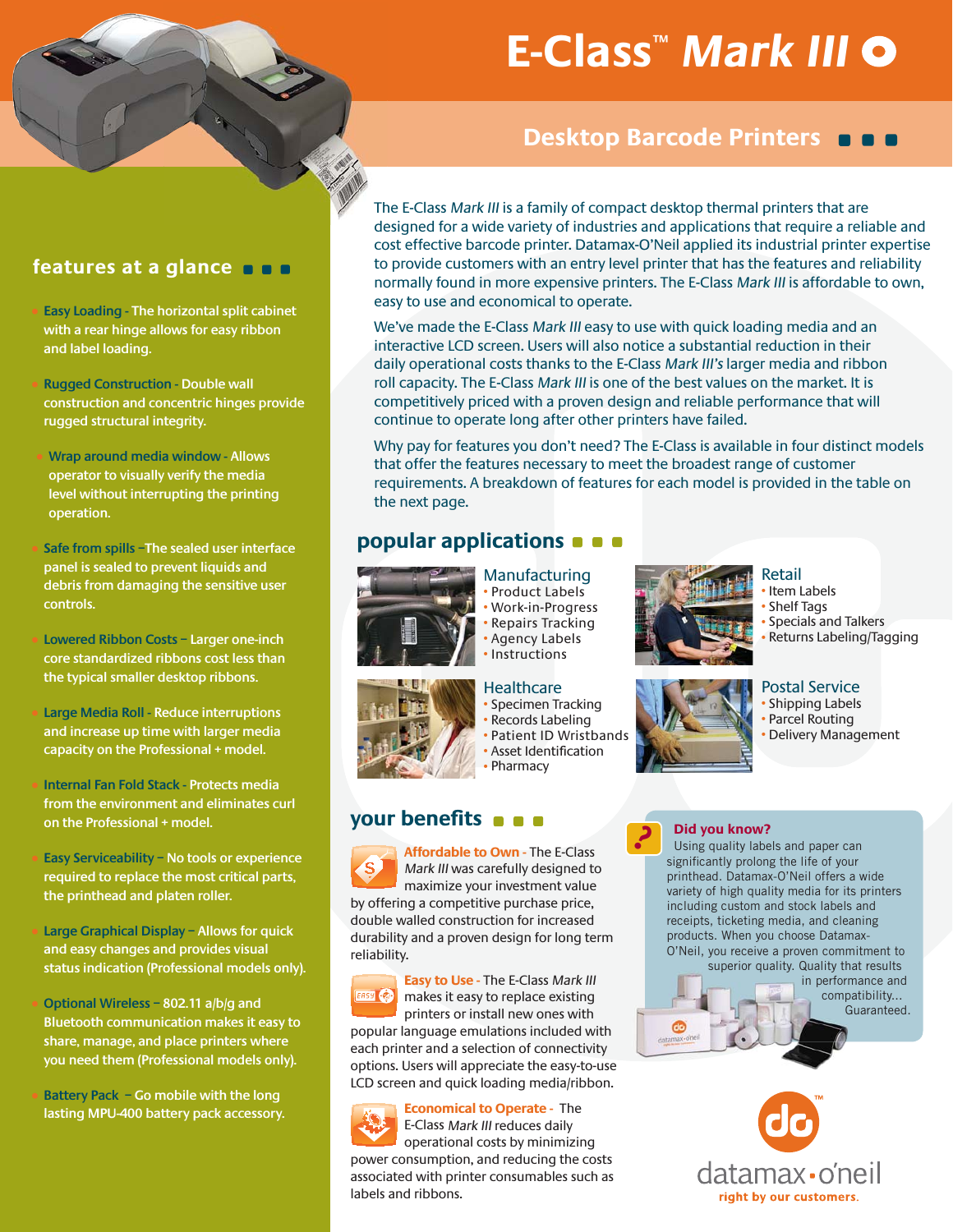# product specifications **one**

| <b>Basic</b>                                                                                                                                                                                                                 | <b>Advanced</b>                                                                                                                                                                                                                                                                                                                                                                                  | <b>Professional</b>                                                                                                                                                                                                                                                                                                                                                                                      | <b>Professional+</b>                                                                                                                                                                                                                                                          |  |  |  |
|------------------------------------------------------------------------------------------------------------------------------------------------------------------------------------------------------------------------------|--------------------------------------------------------------------------------------------------------------------------------------------------------------------------------------------------------------------------------------------------------------------------------------------------------------------------------------------------------------------------------------------------|----------------------------------------------------------------------------------------------------------------------------------------------------------------------------------------------------------------------------------------------------------------------------------------------------------------------------------------------------------------------------------------------------------|-------------------------------------------------------------------------------------------------------------------------------------------------------------------------------------------------------------------------------------------------------------------------------|--|--|--|
| The Basic model meets the needs<br>of the most popular barcoding<br>applications. USB and serial<br>ports are included as standard<br>features. Optional 300dpi,<br>thermal transfer and label peeler<br>are also available. | The Advanced model is<br>for applications that need<br>networking communications,<br>faster print speed, or special<br>media compatibility. The<br><b>Advanced model includes all</b><br>the features and options of the<br>Basic, plus it includes parallel and<br><b>Ethernet communications ports,</b><br>a positionable media indexing<br>sensor and prints at up to<br>5 inches per second. | The Professional model is for<br>sophisticated applications<br>that require a higher level of<br>interface capabilities, higher<br>performance, and wireless<br>communications. It features<br>a graphical display with a<br>navigational menu interface, real<br>time clock, audible alarm, USB<br>host connectivity, faster print<br>speed, and optional wireless LAN<br>and Bluetooth communications. | The Professional + (plus) model<br>is for applications that require<br>a large internal media capacity.<br>The Professional + has all the<br>features of the Professional,<br>including a large internal roll,<br>internal fan folded media, and<br>an optional cabinet lock. |  |  |  |
| <b>Model</b>                                                                                                                                                                                                                 |                                                                                                                                                                                                                                                                                                                                                                                                  |                                                                                                                                                                                                                                                                                                                                                                                                          |                                                                                                                                                                                                                                                                               |  |  |  |
| E-4204B (203dpi)<br>E-4304B (300dpi)                                                                                                                                                                                         | E-4205A (203dpi)<br>E-4305A (300dpi)                                                                                                                                                                                                                                                                                                                                                             | E-4206P (203dpi)<br>E-4305P (300dpi)                                                                                                                                                                                                                                                                                                                                                                     | E-4206L (203dpi)<br>E-4305L (300dpi)                                                                                                                                                                                                                                          |  |  |  |
| <b>Communication Options</b>                                                                                                                                                                                                 |                                                                                                                                                                                                                                                                                                                                                                                                  |                                                                                                                                                                                                                                                                                                                                                                                                          |                                                                                                                                                                                                                                                                               |  |  |  |
| <b>USB 2.0</b><br>Serial RS232                                                                                                                                                                                               | <b>USB 2.0</b><br>Serial RS232<br>Parallel Bi-directional<br>10/100 BaseT Ethernet                                                                                                                                                                                                                                                                                                               | <b>USB 2.0</b><br><b>USB Host</b><br>Serial RS232<br>Parallel Bi-directional<br>10/100 BaseT Ethernet                                                                                                                                                                                                                                                                                                    | 802.11 a/b/g Wireless LAN (optional)<br>Bluetooth <sup>®</sup> v2.0 (optional)                                                                                                                                                                                                |  |  |  |
| <b>Dimensions</b>                                                                                                                                                                                                            |                                                                                                                                                                                                                                                                                                                                                                                                  |                                                                                                                                                                                                                                                                                                                                                                                                          |                                                                                                                                                                                                                                                                               |  |  |  |
| 8.01"w x 7.36"h x 11.10"d (203.5mm x187mm x 282mm)                                                                                                                                                                           |                                                                                                                                                                                                                                                                                                                                                                                                  |                                                                                                                                                                                                                                                                                                                                                                                                          | 8.01"w x 9.56"h x 14"d<br>(203.5mm x 243mm x 356mm)                                                                                                                                                                                                                           |  |  |  |
| Weight                                                                                                                                                                                                                       |                                                                                                                                                                                                                                                                                                                                                                                                  |                                                                                                                                                                                                                                                                                                                                                                                                          |                                                                                                                                                                                                                                                                               |  |  |  |
| 5.25 lbs (2.4 kg)                                                                                                                                                                                                            |                                                                                                                                                                                                                                                                                                                                                                                                  |                                                                                                                                                                                                                                                                                                                                                                                                          | 7.7 lbs (3.5 kg)                                                                                                                                                                                                                                                              |  |  |  |
| <b>Speed</b>                                                                                                                                                                                                                 |                                                                                                                                                                                                                                                                                                                                                                                                  |                                                                                                                                                                                                                                                                                                                                                                                                          |                                                                                                                                                                                                                                                                               |  |  |  |
| 4ips (101mm/s)                                                                                                                                                                                                               | 5ips (127mm/s)                                                                                                                                                                                                                                                                                                                                                                                   | 6ips (152mm/s) @ 203dpi; 5 ips (127mm/s) @ 300dpi                                                                                                                                                                                                                                                                                                                                                        |                                                                                                                                                                                                                                                                               |  |  |  |
|                                                                                                                                                                                                                              | <b>Maximum Print Width</b>                                                                                                                                                                                                                                                                                                                                                                       |                                                                                                                                                                                                                                                                                                                                                                                                          |                                                                                                                                                                                                                                                                               |  |  |  |
|                                                                                                                                                                                                                              | 4.25" (108 mm) @ 203dpi (8 dots/mm); 4.16" (106 mm) @ 300dpi (12 dots/mm)                                                                                                                                                                                                                                                                                                                        |                                                                                                                                                                                                                                                                                                                                                                                                          |                                                                                                                                                                                                                                                                               |  |  |  |
| <b>Maximum Media Roll Diameter</b>                                                                                                                                                                                           |                                                                                                                                                                                                                                                                                                                                                                                                  |                                                                                                                                                                                                                                                                                                                                                                                                          |                                                                                                                                                                                                                                                                               |  |  |  |
| 5" (127 mm)                                                                                                                                                                                                                  |                                                                                                                                                                                                                                                                                                                                                                                                  |                                                                                                                                                                                                                                                                                                                                                                                                          | 7.2" (183 mm)                                                                                                                                                                                                                                                                 |  |  |  |
| <b>Media Core Diameter</b>                                                                                                                                                                                                   |                                                                                                                                                                                                                                                                                                                                                                                                  |                                                                                                                                                                                                                                                                                                                                                                                                          |                                                                                                                                                                                                                                                                               |  |  |  |
| Min: 1" (25 mm) / Max: 1.5" (38 mm)<br>Min: 1" (25 mm) / Max: 3" (76 mm)                                                                                                                                                     |                                                                                                                                                                                                                                                                                                                                                                                                  |                                                                                                                                                                                                                                                                                                                                                                                                          |                                                                                                                                                                                                                                                                               |  |  |  |
| <b>Memory</b><br>64MB Flash / 32MB DRAM<br>64MB Flash / 32MB DRAM                                                                                                                                                            |                                                                                                                                                                                                                                                                                                                                                                                                  |                                                                                                                                                                                                                                                                                                                                                                                                          |                                                                                                                                                                                                                                                                               |  |  |  |
| <b>Power Source Options/Accessories</b>                                                                                                                                                                                      |                                                                                                                                                                                                                                                                                                                                                                                                  |                                                                                                                                                                                                                                                                                                                                                                                                          |                                                                                                                                                                                                                                                                               |  |  |  |
| Fitted Lower Enclosure for Power Converter & Battery Pack (accessory)                                                                                                                                                        |                                                                                                                                                                                                                                                                                                                                                                                                  |                                                                                                                                                                                                                                                                                                                                                                                                          | Does not attach to cabinet                                                                                                                                                                                                                                                    |  |  |  |
| <b>Indicators/Display</b>                                                                                                                                                                                                    |                                                                                                                                                                                                                                                                                                                                                                                                  |                                                                                                                                                                                                                                                                                                                                                                                                          |                                                                                                                                                                                                                                                                               |  |  |  |
| Two Light Indicators with 3 Colors                                                                                                                                                                                           |                                                                                                                                                                                                                                                                                                                                                                                                  | Two Light Indicators with 3 Colors<br>Monochrome Multi-Line Graphical Display<br>Configuration Menu System<br>Audible Alert<br>Real Time Clock                                                                                                                                                                                                                                                           |                                                                                                                                                                                                                                                                               |  |  |  |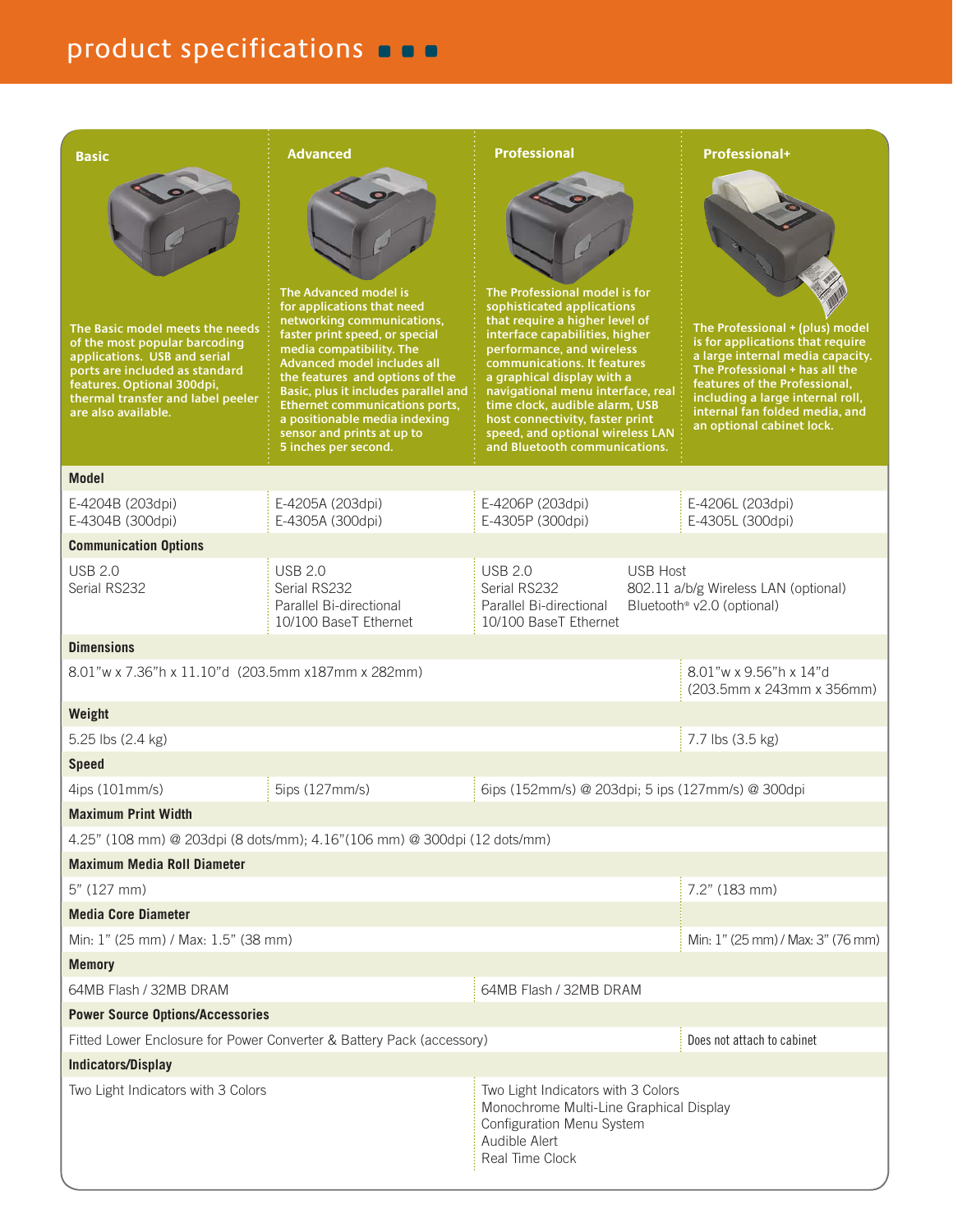# **3 Dimensions of Value**

Value is more than just the purchase price of a product. It is a balance between cost, features and sustainability. We call this the 3 Dimensions of Value. The E-Class Mark III incorporates all these dimensions. It is affordable to own, easy to use and economical to operate.

#### **Affordable to Own**



#### **Competitive Purchase Price**

The E-Class Mark III is priced lower than other printers in its category.

#### **Durable Construction**

We've utilized proven designs and rugged double wall construction to ensure that your printer will last longer than other printers on the market.

#### **Reliable Performance**

Unlike ink jet and laser printers, the E-Class Mark III is designed to handle sticky labels reliably and does not require constant cleaning and servicing.

#### **Low Maintenance**

Aside from the printhead and platen roller, the E-Class Mark III has a relatively small number of moving parts to wear out and will save you money in repairs.

#### **Easy to Use**



#### **Change Media Faster and Less Often**

Media rolls are easy to change and the ribbon rolls are 3 times larger so you do it less often.

#### **Simple to Operate**

The E-Class Mark III includes easyto-use controls and the Professional models include a large graphic display.

#### **Easy to Install**

Installation is easy with a variety of wired and wireless communication options, Windows® drivers and factory/ dealer level resets.

#### **Language Emulation Operating System**

The printer's operating system understands many printer languages so system integration does not require programming changes.

#### **Economical to Operate**



#### **Minimize Power Consumption**

The E-Class Mark III has a stationary printhead that only heats the exact dots needed saving you energy.

#### **Lower Material Cost**

Unlike most small desktop printers, the E-Class Mark III uses economical, high capacity ribbons that effectively pay for the printer.

#### **Reduce Material Waste**

Unlike laser or inkjet printers that waste media, the E-Class Mark III prints individual labels, allowing you to print exactly what you need so there are never any unprinted labels to throw away.



#### **Did you know?**

Datamax-O'Neil **Extended Warranties** provide the coverage you've been seeking for the worry-free operation of your printer long after the original warranty period has expired. Extended Warranties include quick response times, a variety of comprehensive options and a broad choice of contract duration options. (not available in all countries)